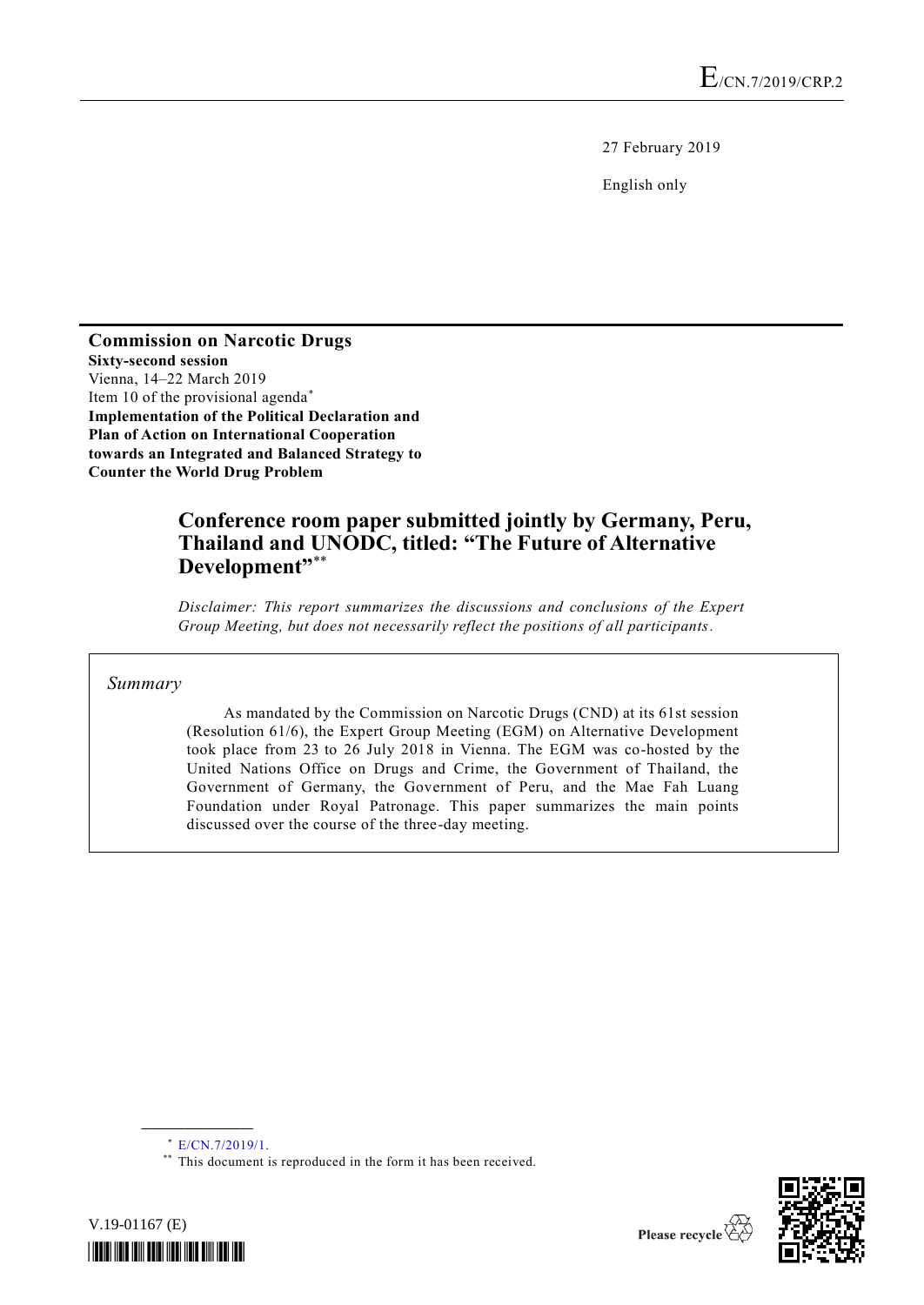## **I. Introduction**

In the past decade, alternative development has increasingly been recognized as a strategy to address the world drug problem. Alternative development aims to address poverty and lack of livelihood opportunities which are, in most cases, recognized as, among others, root causes of illicit drug crop cultivation. The 2009 Political Declaration and its Plan of Action on International Cooperation along with The United Nations Guiding Principles on Alternative Development (2013) and the United Nations Special Session of the General Assembly on the world drug problem held in 2016 (UNGASS 2016) further provided an opportunity to place alternative development high on the global agenda as a development-oriented drug control strategy. This meant that a growing number of Member States of the United Nations were increasingly recognizing that alternative development should contribute to an improvement in the socio-economic situation of small farming communities and therefore indirectly to a reduction in illicit crop cultivation. Given that during this time the Millennium Development Goals (MDG) gave way to the SDG's, it became apparent that in fulfilling the development aspects of alternative development many of the targets in the 2030 Agenda for Sustainable Development and the Sustainable Development Goals would also be met. Against this backdrop and with the elements of Chapter 7 of the 2016 UNGASS Outcome Document, the necessity to better understand how to address the many drug related challenges facing the international community became apparent.

2. The scope of alternative development, once limited to crop substitution and reducing opium poppy and coca bush in a handful of countries, has now evolved and expanded. Although the concept was established in the United Nations Guiding Principles on Alternative Development (2013) as a rural development and crop control strategy, new challenges in the field of development-oriented drug policy require persistent discussions in order to produce a more inclusive and potentially updated understanding of the role of development in the current drug control context. This clearly involves linking outcomes to the 2030 Agenda for Sustainable Development.

3. The Expert Group Meeting (EGM) brought together 116 participants, comprising of representatives from 32 Member States, representatives from regional and international organizations, civil society, academia and affected communities. This EGM embodied the most diverse representation of all recent expert group meetings on alternative development. The key discussions of these representatives form the basis for this conference room paper which will be provided to the Member States in advance of the 62nd session of the CND.

# **II. Reflections for the 62nd session of the CND in 2019**

## **1. Alternative development – reducing farmers' dependency on the drug economy by diversifying and strengthening their licit sources of income**

*Alternative development not only contributes to the goal of drug crop reduction but also to the enhancement of the overall well***-***being of affected communities*.

4. Alternative development is regarded as a sustainable strategy to address illicit drug crop cultivation, focusing not only on reducing illicit drug crop cultivation, but also on improving the socio-economic situation and the overall well-being of affected communities. In general, participants agreed that alternative development should be part of a larger development agenda and that implementing alternative development should be undertaken with the full participation of affected communities. To identify appropriate solutions, an emphasis was placed on the importance of better understanding the reasons why communities grow illicit crops in the first place. Many participants agreed that the principal drivers leading to illicit drug crop cultivation were poverty and a lack of livelihood opportunities, which make illicit drug crop cultivation the only available income generating activity. Furthermore, lack of access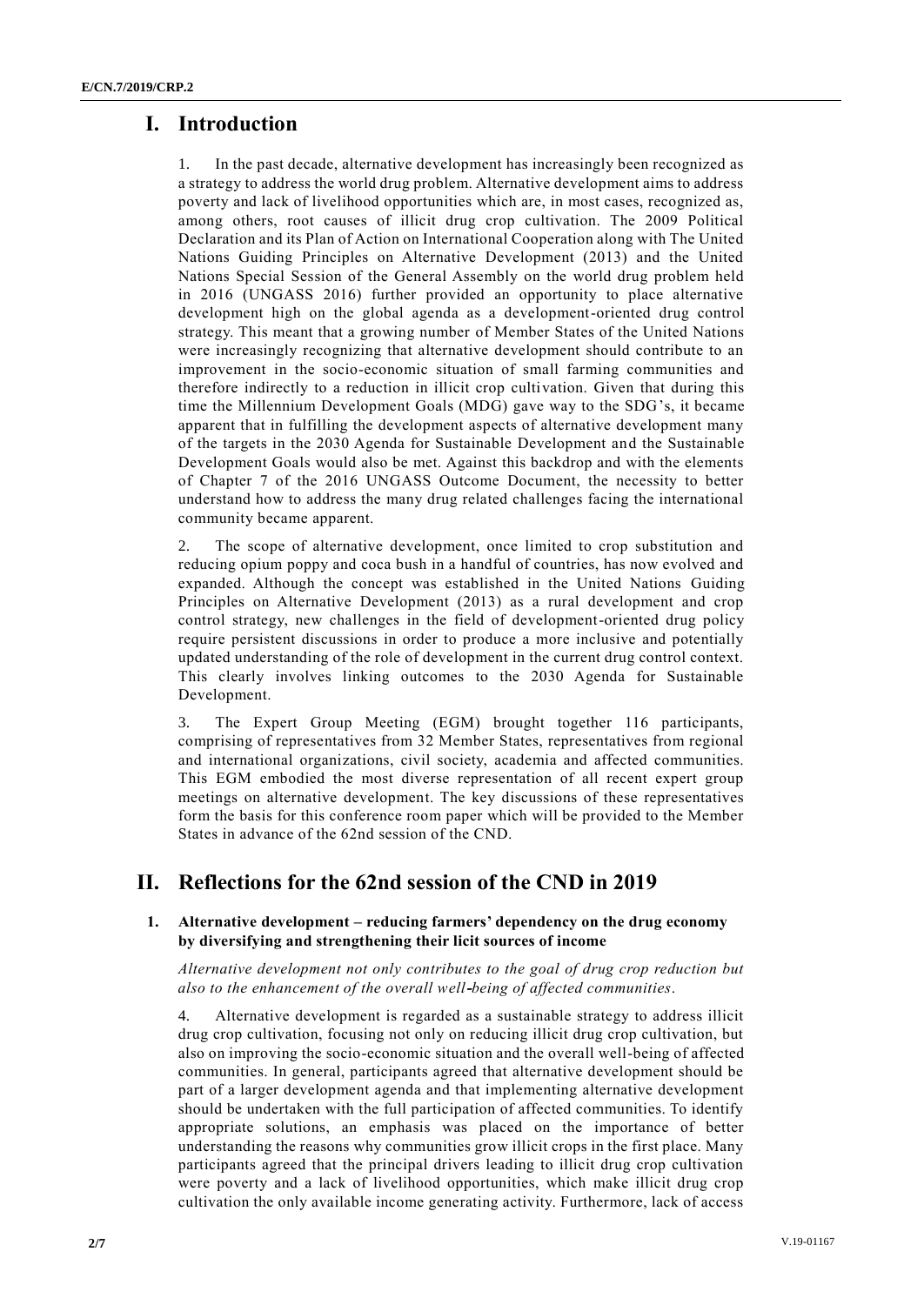to infrastructure, markets and land as well as ongoing internal armed conflicts were also recognized as additional drivers for illicit drug crop cultivation.

5. As a result, alternative development programmes must be designed in a way that interventions address these root causes. Recognizing that the provision of only one activity cannot compete with illicit income generation, diversification and value addition are crucial in strengthening licit sources of income. For example, single crop substitution is not enough, however, by diversifying the different crops produced combined with livestock and processing activities, communities will be able to reduce the risk of reliance on one crop as well as create larger income margins. In addition, participants urged that an alternative economy must be provided, including varieties of off-farm livelihood options such as hospitality, tourism, commerce, etc. Participants agreed that engagement should be viewed as a long-term endeavour, be integrated, comprehensive, supported with a clear political will and built on mutual trust between the government and the community as well as committed to multi-sector and multi-stakeholder partnerships.

6. A comment that participants had was about the ultimate goal of alternative development programmes: whether they aim to reduce the supply of illicit drug crops or to reduce poverty and strengthen licit sources of income. There were various viewpoints on both sides without an explicit answer to the question. However, the conversation (was) narrowed down on the need to invest in the sustainable development of people. Therefore, it was mentioned that successful alternative development should not exclusively be measured against the reduction of illicit crops, but also against human development indicators linked to the Sustainable Development Goals (SDGs) which create the appropriate incentive structures to achieve both the reduction of poverty and reducing the supply of illicit drug crops.

### **2. Alternative development as part of a broader development agenda and SDGs**

*There is a direct link between alternative development as a development***-***oriented drug control strategy and the achievement of the SDG targets.*

7. Participants highlighted the importance of integrating alternative development strategies and programmes into larger national and global development agendas. International guidance is clear that there must be a vision of broader development, one that is not singled out nor disconnected from other development initiatives. The mainstreaming of alternative development within national development agendas is necessary because alternative development programmes are already aligned with and contribute to the Sustainable Development Goals through the promotion of healthcare, infrastructure, education, economic opportunities, gender equality, sustainable environmental management, governance, and partnership building.

8. Participants mentioned efforts made to analyse the 17 SDGs in relation to alternative development and found that there are connections between alternative development and almost all of the 17 goals. As such, some participants believed tha t the main challenge lies in explicitly communicating the alignment of alternative development with the SDGs. There is global attention on the SDGs and if alternative development can clearly be linked to these goals, it will gain more political weight and facilitate political consensus, potentially leading to increased resources such as data and funding, and therefore to better outcomes. There was a general agreement that the SDGs can be used as an existing framework to be built upon.

## **3. Multi-agency and multi-disciplinary cooperation and policy coherence on alternative development**

*Alternative development needs to be part of the broader development agenda and involve multi*-*agency and multi*-*disciplinary cooperation, under the leadership of UNODC.*

9. The understanding of alternative development solely as a crop substitution intervention is outdated. Alternative development must be integral and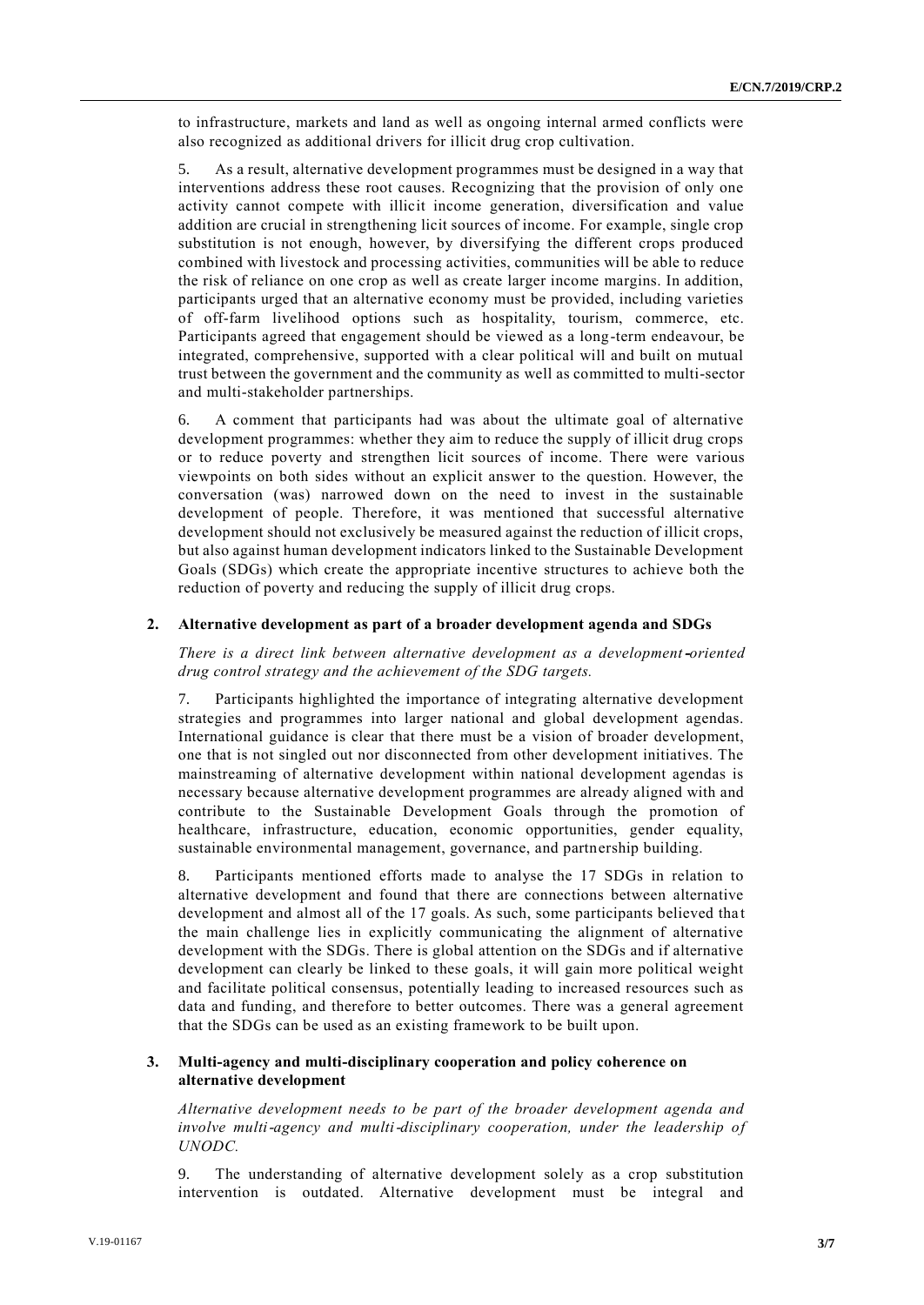comprehensive in the sense that it not only promotes substituting crops, but also addresses infrastructure, education, health, economic growth, and social inclusion. Participants recognized the need for alternative development projects to be closely linked to the development plans of the involved state ministries and institutions. This requires multi-agency and multi-disciplinary cooperation from all relevant stakeholders, including governments, international organizations, civil society organizations, development organizations, affected communities, the private sector, academia and donors. It was stated that alternative development measures should be implemented simultaneously with reforms of the institutional, legal, commercial and agricultural setting in which illicit economies flourish. By changing these conditions, the farmers' dependency on illicit drug crop cultivation may be reduced.

10. Participants agreed that national agencies need to work closer together concerning the design and review of strategies and projects and that there must be a broad recognition by the national governments that all relevant agencies must be involved in the national alternative development plan or strategy. As a start, alternative development projects need long-term government commitment in the form of political will and resources (human and financial), an understanding that affected communities must be involved in each phase of the programme design, monitoring, review and implementation. It was recognized that currently, global funding for alternative development is significantly inadequate. Therefore, it was discussed that alternative development should be mainstreamed into a broader development framework to leverage existing interventions and attract additional funds.

## **4. Strategic coordination on alternative development**

*There is a need for better strategic coordination as well as a more comprehensive and balanced approach to addressing alternative development in the context of drug control and the 2030 Development Agenda.*

11. Participants emphasized the importance of strategic coordination for the implementation of a balanced approach, acknowledging that the rule of law and alternative development must mutually reinforce and complement each other in order to be effective. Policy and interventions should be based on the proper sequencing of programmes. In this way, communities are able to have forms of livelihoods in place throughout the course of the transition. The reduction of drug crops should be a consequence of development processes and not a requirement. Strategies should not be focused on short-term reduction of illicit crops, but on changing the conditions for communities involved in their cultivation.

## **5. Alternative development and cross-cutting issues**

*There is a need to address the different socioeconomic realities of communities and to consider human rights and gender dimensions.*

12. It was generally agreed that alternative development recognizes the different socio-economic realities that both countries and communities face. There is no "one-size-fits-all" approach. It is essential that the design, review and implementation of alternative development programmes are tailored and adjusted to the realities on the ground. However, while addressing the different socio-economic realities of the communities, participants noted that alternative development must integrate a human rights and gender-sensitive approach to ensure proper outcomes, and promote and maintain trust with the affected communities.

13. In this context, participants recognized that human rights affect every aspect of drug policy. It was underlined that states have an obligation to respect, protect and fulfil human rights when planning alternative development programmes and policies. This means that states need to guarantee their citizens the right to an adequate standard of living, to be free from hunger and to engage in legitimate income generating activities.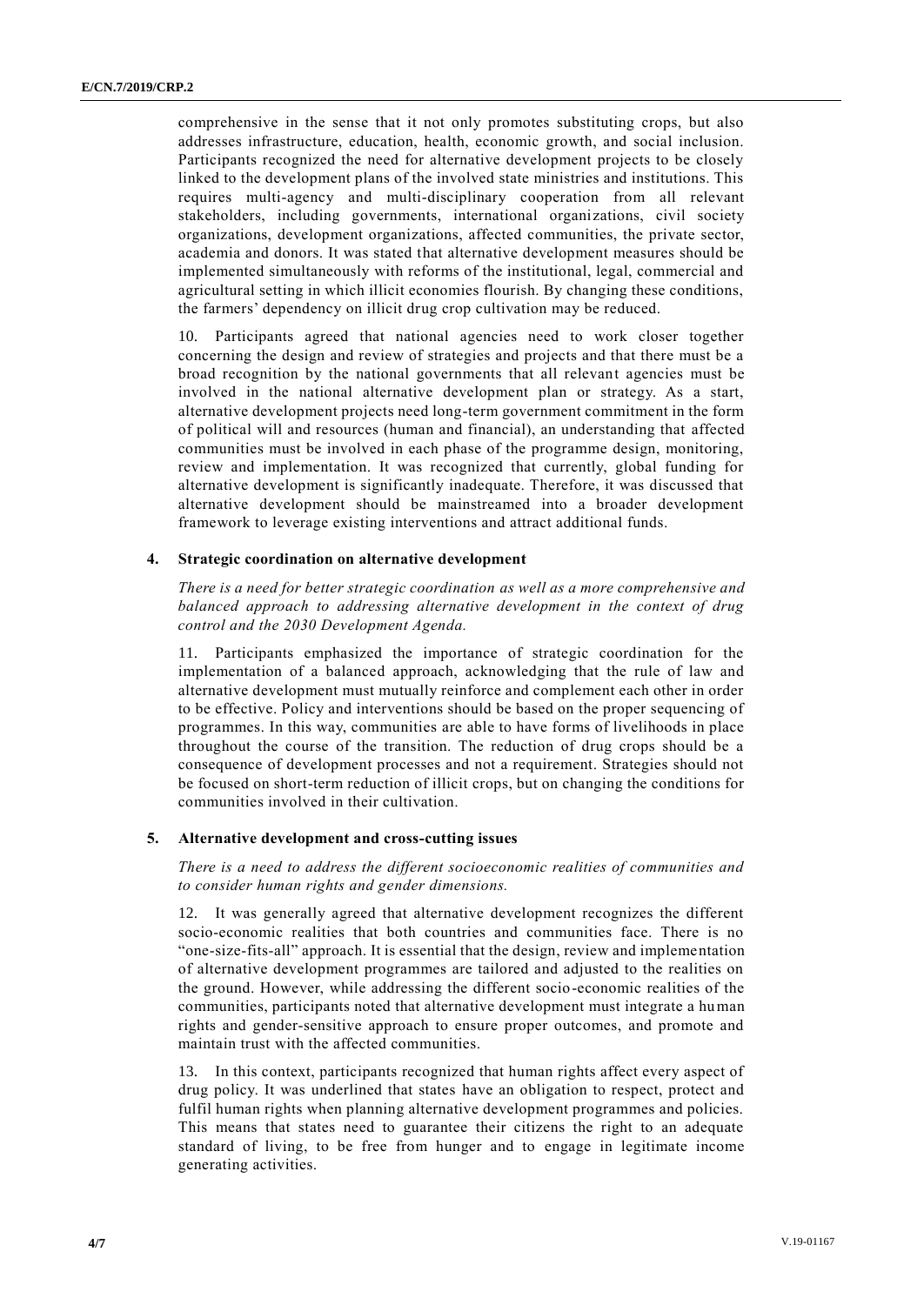14. With regards to gender sensitivity, participants highlighted how women face different challenges such as the lack of access to property rights and economic opportunities, and bear a larger share of domestic responsibilities. While awareness on gender discrepancy is gaining support in global drug policy, some participants stated that there is little progress in practice. Some participants noted that many alternative development programmes targeting women and providing them with additional income appear to lift up the overall social situation of the whole family as women plant and harvest crops, ensure household food security and carry out domestic work.

15. In order to better understand the impact of gender (roles) on the design and implementation of alternative development programmes, some participants urged for more gender-oriented research to verify the correlation and potentially increase positive outcomes.

## **6. Alternative development and the environment**

*As drug crop cultivation and environmental degradation are closely related, alternative development programmes should include environmental aspects*.

16. Overall, there was broad agreement that illicit drug crop cultivation has a profound effect on the environment. As illicit drug crop cultivation often results in over-exploitation and depletion of natural resources, there is a direct link to land degradation, deforestation, water pollution as well as to the loss of biodiversity. Participants recognized that clearing land for illicit drug crops causes direct and indirect deforestation and soil erosion. Additionally, it is accompanied by other forms of economic activity that cause forest clearing: cattle grazing, shifting cultivation, unsustainable food crop cultivation, infrastructure, etc. Monoculture farming often results in severe soil erosion and desertification, which endanger biospheres. Fertilizers, pesticides and herbicides used on both licit and illicit drug crops with no regulation or physical protection may cause health problems.

17. Therefore, participants agreed that responsible environmental management practices need to be introduced and practiced in the transition from illicit to licit livelihoods. Alternative development strategies can also help protect the environment, e.g. forest conservation agreements, sustainable use and management of forest and timber products, environmental education, integrated pest management/bio-control. The environmental impact of alternative development programmes should be assessed in the planning stage and be coupled with remediation plans if the risks are high.

### **7. Identifying root causes for illicit drug crop cultivation and providing evidence**

*More research is necessary to identify factors driving illicit drug crop cultivation in order to design better impact assessment*.

18. Representatives from affected communities shared first-hand experiences: according to them, illicit drug crop cultivation was the only choice for many people due to factors such as living in remote areas with no access to infrastructure, lack of citizenship, lack of land rights, armed conflicts and military presence. Based on this, participants advocated for more research and improving evidence and available data in this field. Assumptions, prejudices and ideological convictions that often take effect in relation to the topic of drugs need to be replaced by facts and sound knowledge. Once the driving factors can be identified, the design of policy and programmes as well as impact assessment can be more effective.

### **8. Measuring impact and success of alternative development**

*There is a need to measure the outcomes of alternative development through human*-*development indicators in addition to the traditional law enforcement indicators*.

19. Participants recognized that the indicators used for measuring the impact and success of alternative development contribute to the public understanding of the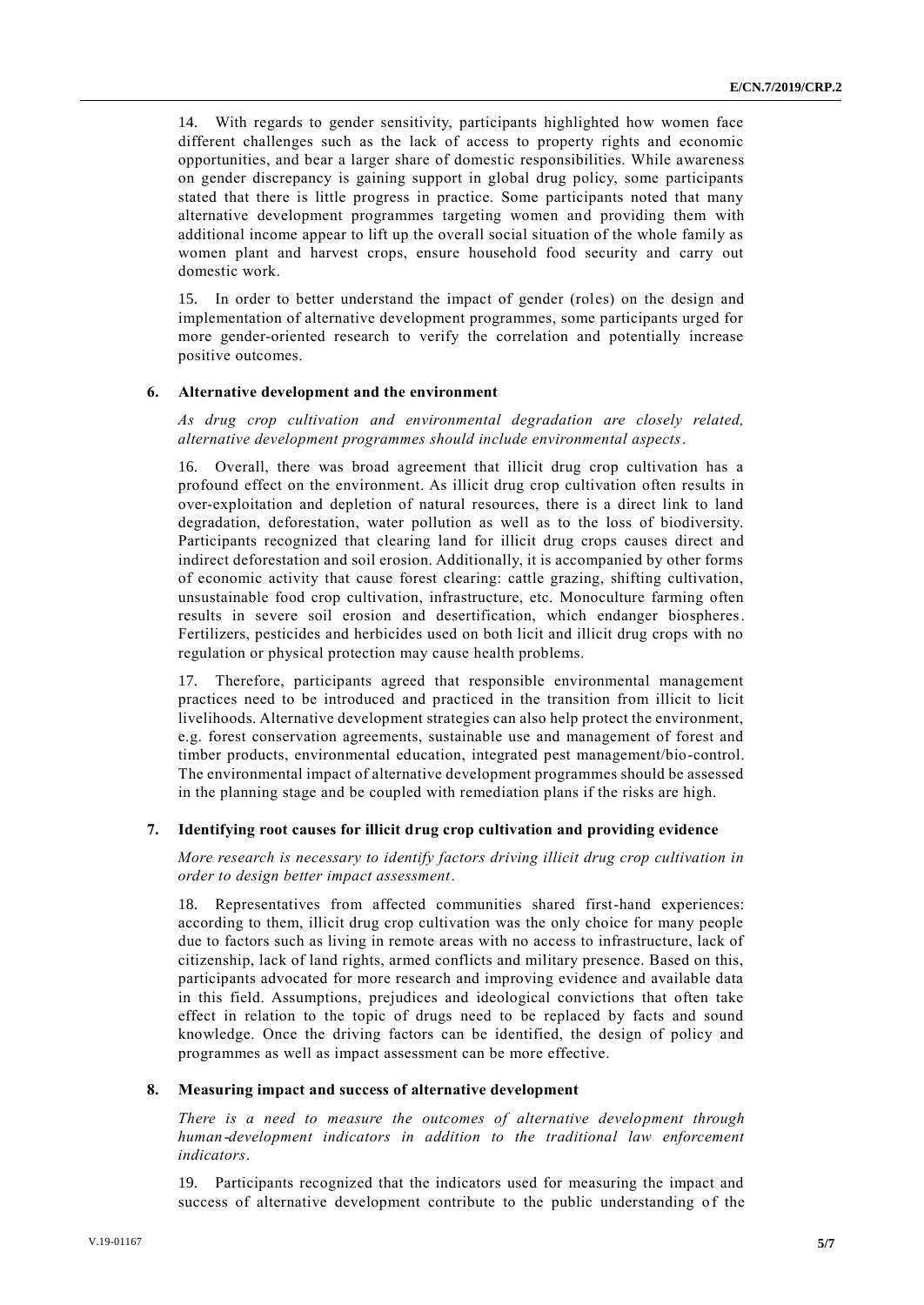impact and results of alternative development programmes. Traditional impact assessments have been mostly undertaken with a perspective based on measuring quantities (area under cultivation). While this has been used to show the impact of interventions on the change in area under illicit crop cultivation, it does not allow for an understanding of the developmental change in the social and economic situation of affected communities. The approach to impact assessment should incorporate measuring the outcomes for people and societies ("people-centred approach") through human development indicators, considering all aspects of well-being, including social, environmental, and cultural aspects. To reconcile the debate for either law-enforcement-oriented indictors or human development indicators, participants pointed out that promotion of law enforcement metrics and human centric metrics are not mutually exclusive and should be carried out in parallel for the purpose of measuring the complete impact of alternative development.

20. In terms of methodology, there are existing tools. Particularly, human development indicators and the SDGs should be utilized. However, these tools need to be adapted to the circumstances, in consultation with the community.

21. It was agreed that data collection has proven to be challenging. This limited the extent to which data could be used for analysing development impact. Challenges discussed included the non-systematic collection and analysis of data, the need for capacity-building on data collection for Member States, as well as the challenge to obtain data due to security issues. Better data sets could help to create a better evidence basis for value-for-money analysis.

22. In the context of reporting, the requirement of short-term versus long-term results was also discussed. Short-term results are sometimes needed to satisfy donors and show improvement against original baseline conditions. At the same time, alternative development is a long-term process, which requires more time to see distinct transformation and results. Moreover, attention should be paid to the "balloon-effect" where the problem is simply shifted to another area.

### **9. Application of an alternative development approach in urban settings**

*Some lessons learned from rural alternative development programmes could be applied to development in urban settings*.

23. Chapter 7 of the UNGASS outcome document provides a number of operational recommendations for alternative development. The Chapter through its paragraphs  $\S h$ , j, k asks Member States to consider comprehensive development-oriented approaches and the creation of alternative sources of income for communities affected by or at risk of illicit cultivation of drug crops and other illicit drug-related activities in urban and rural settings.

24. Participants acknowledged the changing trends of the global drug problem, specifically a shift from illicit plant-based drug crop cultivation to the production of illicit synthetic drugs. These drugs can be produced in urban settings and have different use patterns. Participants extensively discussed the relevance of this changing reality and how it affects the role of alternative development. Some participants stated that as a result of the changing nature of the drug issue, there is a need to better understand how alternative development can be used as a tool to address this dynamic. Some argued that alternative development would need to be redefined. Other participants argued that this was unrealistic given that alternative development as a concept is very much subject specific to the rural setting and is a well-established concept.

25. The use of separate paradigms was discussed: on the one hand alternative development, on the other hand urban development. It was mentioned that the principles of alternative development such as the application of a people-centred approach, addressing vulnerabilities and providing opportunities, are principles that can also be applied to the urban context. Participants pointed to existing international